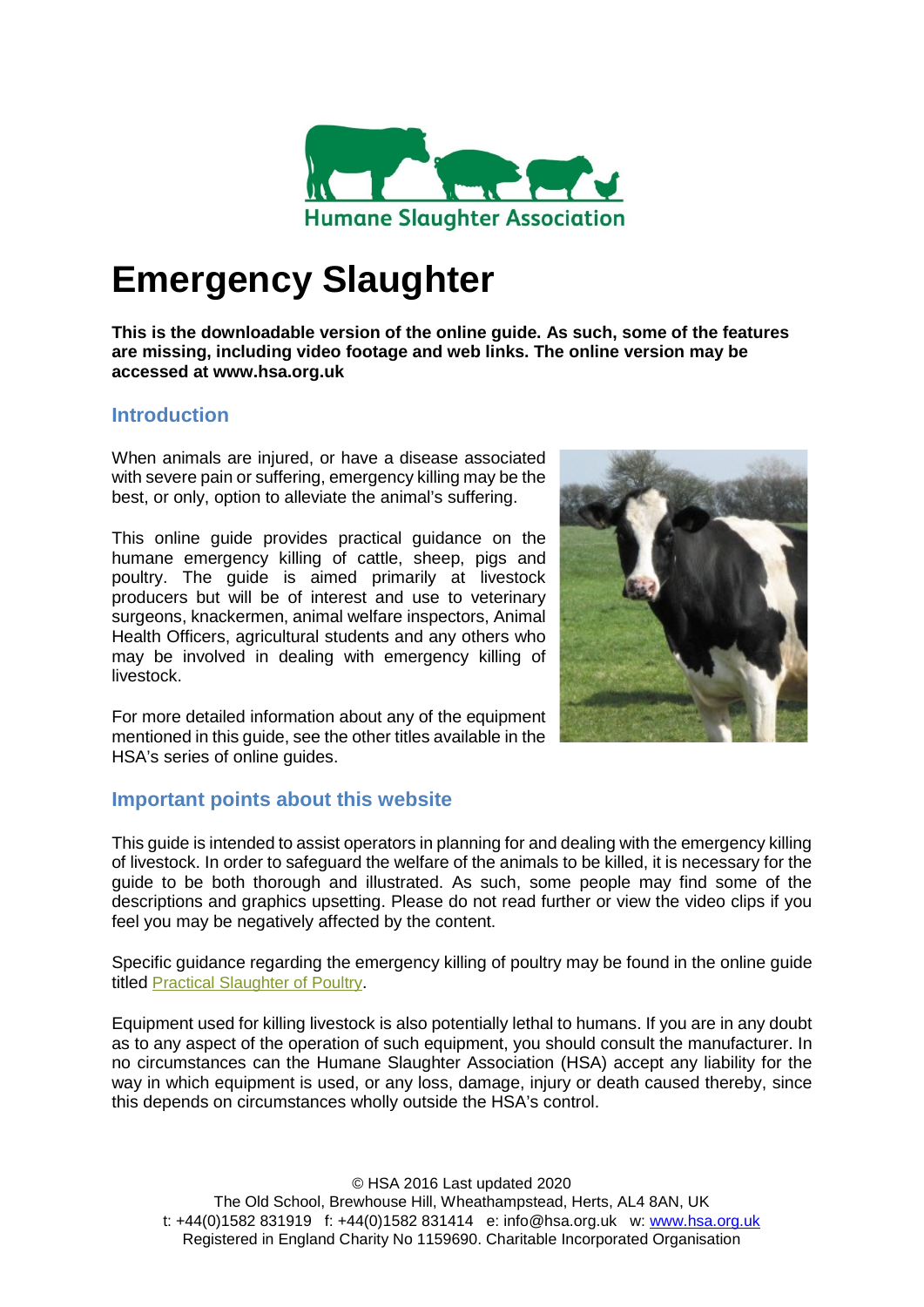The HSA aims to provide up-to-date and accurate information. If you have suggestions for improving any of the material included in this guide please let us know at info@hsa.org.uk or using the contact details provided on the HSA website.

# **Principles**

If there is no other practical and humane possibility to alleviate pain or suffering of animals which are injured or diseased, then emergency killing becomes the only option.

Once the decision has been made to undertake emergency killing of an animal, it is important that the animal is killed as soon as possible to avoid any further suffering.

Proper advance planning for emergencies is essential to protect animal welfare. Decide on standard operating procedures in advance so that, when necessary, emergency killing can be performed quickly and efficiently, minimising suffering.

This guide will help you decide:

- **Who** should perform the emergency killing
- **Where** the animal should be killed
- How best to **handle** the animal
- What **method** should be used to kill the animal

Although not covered in depth in this guide, it is also important to consider **carcase disposal** and human **safety**.

## **Who**

When deciding who should carry out the emergency killing of an animal, it is important to remember that the animal should be killed as soon as possible. The appropriate person may be a veterinary surgeon, a slaughterman, a knackerman, or the owner of the animal or someone else with the necessary skills, acting on behalf of the owner.

#### **Veterinary surgeon**

A veterinary surgeon should be the first person to call if the animal is involved in an accident which results in serious injury, or if the animal is suffering from a serious illness. A veterinary surgeon will be able to decide if emergency killing is necessary and, if so, kill the animal using any of the methods described in this guide, including lethal injection. Remember that an animal cannot be eaten after being killed by lethal injection. A veterinary surgeon should be able to attend quickly in an emergency.

#### **Slaughterman**

A trained slaughterman may be able to kill an animal in an emergency using captive-bolt equipment or firearms. In some countries, certain certification and licences could be required. A slaughterman might not be able to attend quickly in an emergency.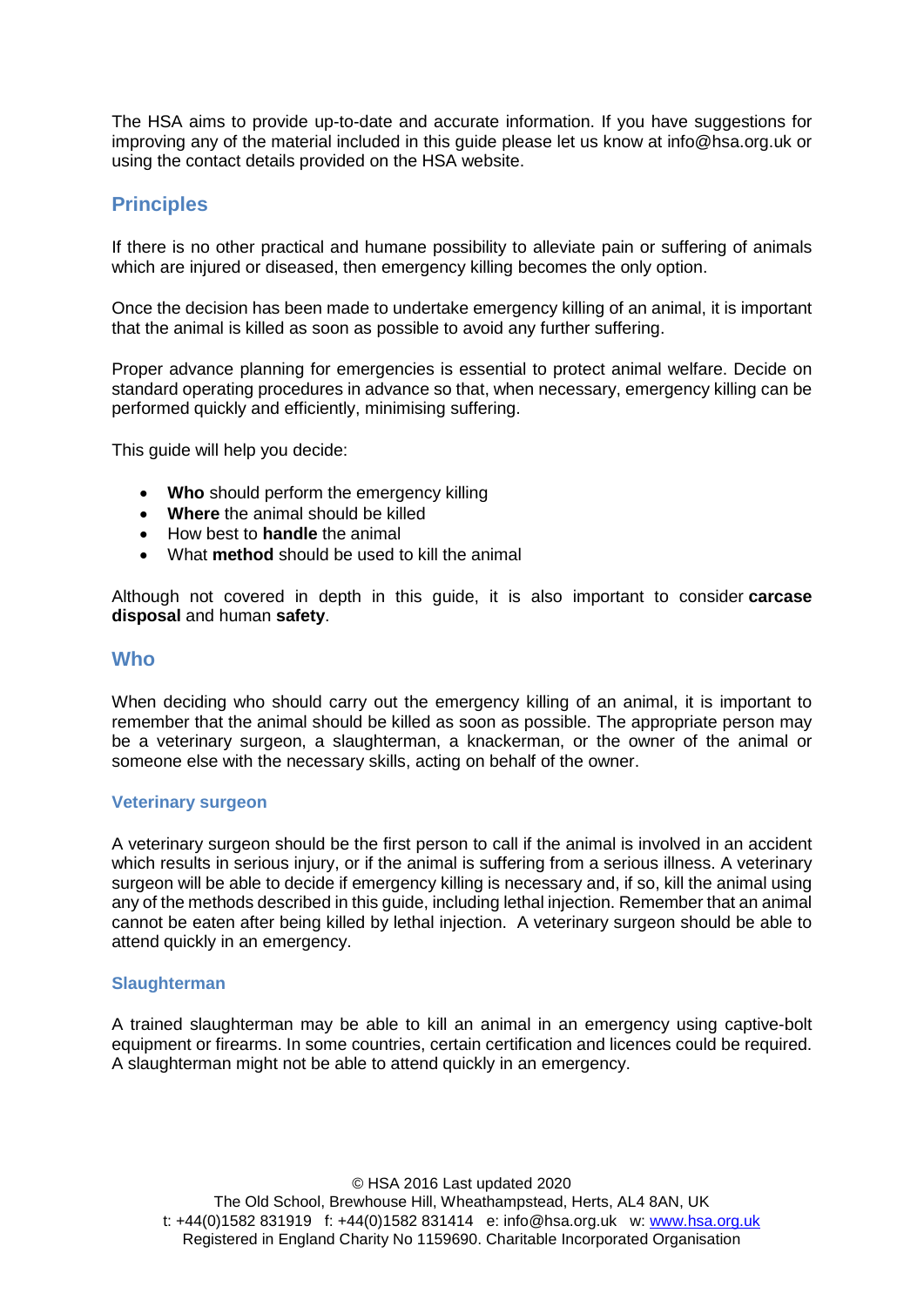#### **Knackermen**

In some countries, knackermen may be available to kill an animal in an emergency and dispose of the carcase. Knackermen may be required to hold certain certification and licences to carry out such a service. As with slaughtermen, a knackerman might not be able to attend quickly in an emergency.

#### **Owner**

If other options are not available, or will incur a significant time delay, it may be necessary for the owner of the animal to kill the animal (this should only be considered if the owner is competent), or request someone else with the necessary skills to do it. Owners of animals should consider seeking training in emergency killing methods so that they are prepared for when such emergencies occur. The methods available may be restricted, depending on the equipment available. Owners should also make sure they are familiar with any legal requirements before killing an animal. Failure to plan for and protect the welfare of an animal at this time could cause it to suffer, and as a result it may be considered that an offence against the law was committed. It is important for the welfare of the animal that the killing is carried out confidently, quickly and humanely.

#### **Where**

In an emergency due to an accident or sudden illness, it may not be possible for an animal to be moved without causing unavoidable suffering. In these instances, the animal must be killed where it is found. In some situations it may be possible to move the animal to a better or more convenient location.

In general, it is less stressful for the animal if it is killed in familiar surroundings. However, the nature of the emergency may mean this is not possible; a road traffic accident for example.

If firearms are used, be aware of any possibility of ricochet and make sure that the animal is on soft ground. It is not advisable to use a free-bullet firearm in an enclosed space. It is important that a suitable backdrop is present in order to stop the bullet, should it exit the carcase or should the target be missed.

› See the firearms [Operation](http://www.hsa.org.uk/operation/operation) and [Safety](http://www.hsa.org.uk/humane-killing-of-livestock-using-firearms-safety/safety-1) pages from the HSA online guide to [Humane](http://www.hsa.org.uk/humane-killing-of-livestock-using-firearms-introduction/introduction-2) Killing of [Livestock](http://www.hsa.org.uk/humane-killing-of-livestock-using-firearms-introduction/introduction-2) Using Firearms for further information.

It may be relevant to consider also ease of access for any machinery required to remove the carcase after killing the animal. Note that the onset of rigor mortis can make it difficult to remove carcases from restricted spaces. However, such considerations should not take precedence over welfare considerations.

You may wish to consider informing neighbours of what is happening, especially if firearms are to be used. This will help to protect human safety and to make sure the procedure is carried out with the minimum of disturbance.

If the animal is to be transported to another location it needs to be fit to travel - a veterinary surgeon can help decide about this. It may be possible to transport the animal to a veterinary surgery or to a slaughterhouse, depending on the nature of the emergency. It is important not to cause the animal any unnecessary suffering.

© HSA 2016 Last updated 2020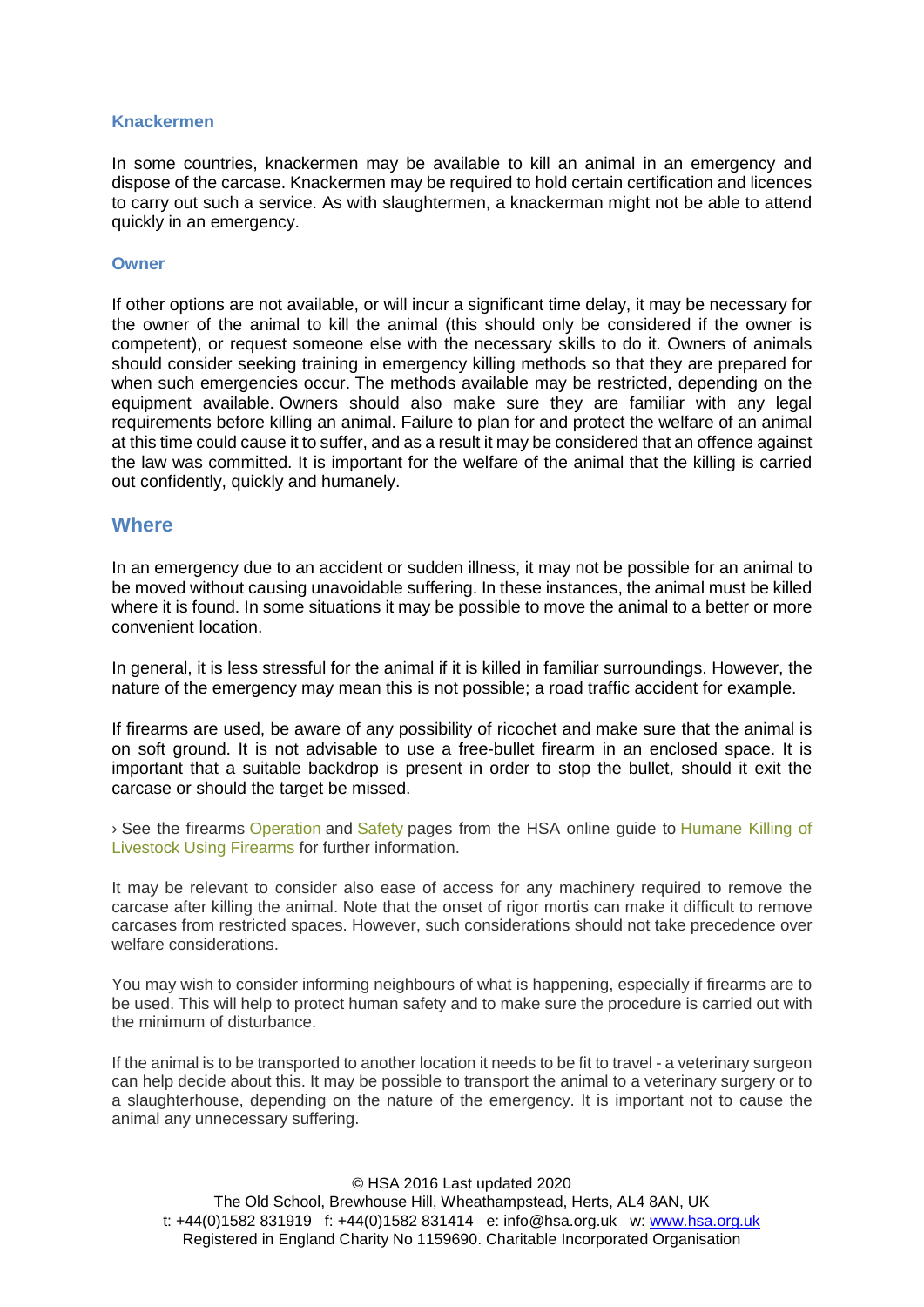# **Handling**

Animals should always be handled with care. In many cases where animals have to be killed to protect their welfare, they will be recumbent or their movement limited by their injuries or situation. However, some may require restraint in order to facilitate safe and effective killing. The following methods of restraint are suggested:

**Cattle:** Use a halter or confine the animal in a narrow pen constructed of hurdles or gates.<br> **Deer:** Confine the animal in a narrow pen constructed of hurdles or gates. Covering the **Deer:** Confine the animal in a narrow pen constructed of hurdles or gates. Covering the eyes of the animal, for example with lightweight fabric, may help calm the animal. **Goats:** Use a halter or confine the animal in a narrow pen constructed of hurdles or gates. **Horses:** Control with a head collar and lead rope, halter or bridle.<br>**Pigs:** Pass a rope around the upper jaw, behind the canine teeth. The pig v **Pigs:** Pass a rope around the upper jaw, behind the canine teeth. The pig will pull away from the operator, who stands in front of the animal. This ensures that the shot is being discharged directly away from the operator. **Sheep:** Use a halter, or confine the animal in a narrow pen constructed of hurdles or gates.

Small and neonate animals may be restrained in a small pen or box. If safe to do so, small animals may also be manually restrained, depending on the killing method to be used.

Should there be any doubt in the mind of the operator as to the correct target area for firearms or captive-bolt equipment, then it should be identified and, if possible, marked. This can be done using a spray marker, a felt pen, or in the case of a very dark-coated animal, French chalk.

## **Methods**

There are a variety of methods available for emergency killing of animals:

- Lethal injection
- Free-bullet firearms
- Captive-bolt stunning followed by bleeding or pithing
- External trauma followed by bleeding

The choice of method for killing an animal in an emergency depends on who is to kill the animal, the availability of equipment, legislation and licensing requirements, the location of the animal, and the species.

Emergency killing methods for poultry are described in the online guide to Practical [Slaughter](http://www.hsa.org.uk/introduction-1/introduction-3) of [Poultry.](http://www.hsa.org.uk/introduction-1/introduction-3)

# **Lethal injection**

Emergency killing by lethal injection is typically carried out by a veterinary surgeon. The animal will be injected intravenously with a lethal dose of anaesthetic drugs following, in some cases, initial injection of a sedative. The animal will rapidly lose consciousness and die.

When an animal is killed by lethal injection there may be restrictions on how the carcase can be disposed of. The carcase cannot be used for human or animal consumption if it has been killed by lethal injection.

© HSA 2016 Last updated 2020 The Old School, Brewhouse Hill, Wheathampstead, Herts, AL4 8AN, UK t: +44(0)1582 831919 f: +44(0)1582 831414 e: info@hsa.org.uk w: [www.hsa.org.uk](http://www.hsa.org.uk/)

Registered in England Charity No 1159690. Charitable Incorporated Organisation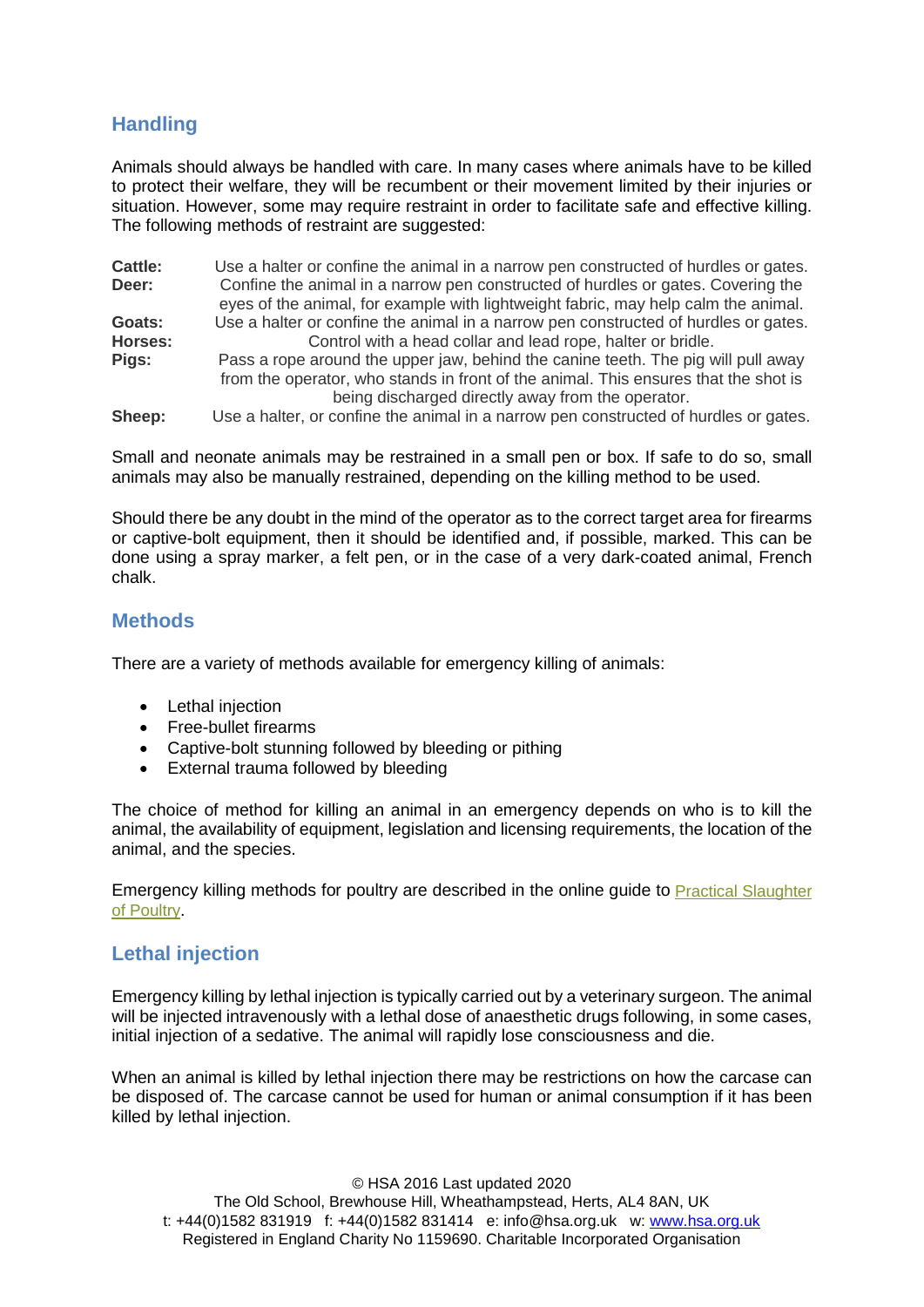# **Free-bullet firearms**

The operator of any firearm must be competent in order to protect the welfare of the animal. It is very important that the correct ammunition is used, otherwise the animal might not be killed immediately and/or the operator could be injured. The use of firearms in enclosed spaces, or when animals are on hard surfaces, could result in ricochet of free bullets and is to be avoided for health and safety reasons. There is no need to bleed or pith an animal following effective use of firearms.

Various firearms can be used to kill livestock:

- A **humane killer** is a single-shot, free-bullet pistol with a vented barrel. They are extremely dangerous and must only be used by experienced operators. Humane killers are frequently used by veterinary surgeons and knackermen. It is very important that the correct ammunition is used. The muzzle of the gun is placed against the forehead of the animal and a bullet fired into the brain, causing instantaneous death. When using any free-bullet weapon it is possible the bullet may exit the animal's body and ricochet off solid walls and floors. Animals should therefore be positioned on soft ground near a suitable backdrop. Great care must be taken to get the direction of the shot correct when inside buildings. More information: [Humane](http://www.hsa.org.uk/humane-killing-of-livestock-using-firearms-equipment/humane-killer) killer.
- **Shotguns** are the best firearm for on-farm destruction of all livestock, when used by a competent operator. Shotguns are a safer firearm to use because the shot disperses within the head of large animals and, in other cases, does not have the potential to travel as far as rifle bullets, reducing the possible risk of operator injury. A forehead shot at close range (5-20cm) will kill outright animals of all species and sizes. The muzzle of the shotgun must not be held against the animal's head as this will result in severe injury to the operator. More information: [Shotgun.](http://www.hsa.org.uk/humane-killing-of-livestock-using-firearms-equipment/shotgun)
- **.22 Rifles** can be used to kill sheep, pigs and small cattle, but correct shot placement is difficult to guarantee and so shotguns are usually the preferred option. The gun should be fired 5-20cm away from the forehead of the animal. The muzzle of the rifle must not be held against the animal's head as this will result in severe injury to the operator. More information: [Rifle.](http://www.hsa.org.uk/humane-killing-of-livestock-using-firearms-equipment/rifle)

Once shot, the animal should collapse and may bleed from the bullet entry point, its nose and its mouth. After shooting (typically starting about a minute later) the animal may demonstrate some involuntary movement of the limbs but this is normal and does not necessarily indicate consciousness.

Legislation controlling firearms differs across the world. Operators must ensure that they operate within the bounds of relevant national legislation. Contact your local authority for information before obtaining or using any firearm.

› See the HSA online guide to Humane Killing of [Livestock](http://www.hsa.org.uk/humane-killing-of-livestock-using-firearms-introduction/introduction-2) using Firearms for more detailed information on the use of firearms. Information is available on firearms [equipment,](http://www.hsa.org.uk/humane-killing-of-livestock-using-firearms-equipment/equipment-2) the correct shooting [positions](http://www.hsa.org.uk/humane-killing-of-livestock-using-firearms-positioning/positioning-1) for different species and the [operation,](http://www.hsa.org.uk/operation/operation) [maintenance](http://www.hsa.org.uk/humane-killing-of-livestock-using-firearms-maintenance/maintenance-1) and [safety](http://www.hsa.org.uk/humane-killing-of-livestock-using-firearms-safety/safety-1) of firearms.

# **Captive-bolt stunning**

Captive-bolt stunning followed by bleeding or pithing can be used for emergency killing of animals where a free-bullet is impractical for safety reasons. Certification and licensing may be necessary for the use of this method.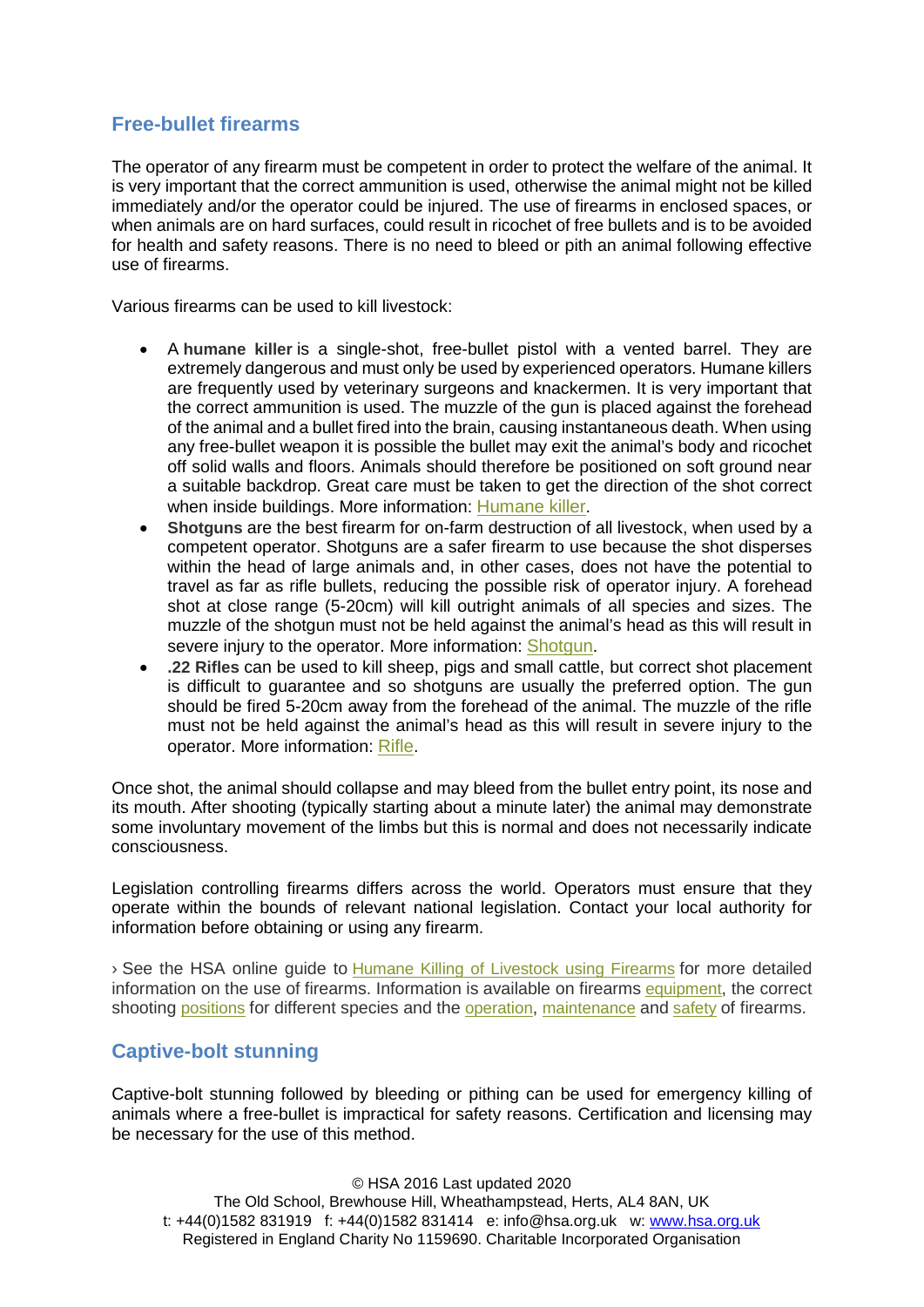A captive-bolt stunner fires a retractable bolt against the animal's head and in many cases into the animal's brain, rendering it immediately unconscious. The animal will collapse, but there may be some involuntary movement of the limbs. There is likely to be some bleeding from the hole in the skull made by the bolt and from the nose of the animal.

A rapid death is ensured by bleeding or pithing the animal immediately after stunning. Whilst both these procedures are humane when carried out correctly, they may be distressing to watch and require a competent and confident operator.

Pithing is the physical destruction of the brain by insertion of a cane or rod through the hole in the skull made by the bolt. During pithing the animal will initially exhibit violent involuntary muscle contraction. An animal that has been pithed must not be used for human or animal consumption. More information: [Pithing.](http://www.hsa.org.uk/bleeding-and-pithing/pithing)

The easiest way to bleed an animal in an emergency is to cut the throat completely from ear to ear, exposing the spine and ensuring all major blood vessels are cut. Due to the specific blood supply to the brain in cattle, it is worthwhile performing a chest stick after the throat cut; insert the knife into the furrow at the base of the neck, aiming into the chest to sever the blood vessels where they emerge from the heart. The signs of an effective bleed out are rapid blood loss for around two minutes. More information: [Bleeding.](http://www.hsa.org.uk/bleeding-and-pithing/bleeding)

› See the HSA online guide to [Captive-bolt](http://www.hsa.org.uk/introduction/introduction) Stunning of Livestock for more detailed information on the use of captive-bolt equipment. Information is available on the types of [equipment](http://www.hsa.org.uk/equipment/equipment) available, the correct [positioning](http://www.hsa.org.uk/positioning/positioning) for different species and the [maintenance](http://www.hsa.org.uk/maintenance/maintenance) procedures and [safety](http://www.hsa.org.uk/safety/safety) considerations.

## **External trauma**

Neonate lambs, kids and piglets can be humanely killed by delivering a heavy blow to the head. This must only be used if no other method is immediately available.

There are two variations of this method:

- 1. Hold the animal by the back legs and deliver a firm blow to the back of the head with a blunt instrument, e.g. an iron bar or hammer.
- 2. Hold the animal by the back legs and swing it through an arc to hit the back of its head with considerable force against a solid object, e.g. a brick wall or metal stanchion.

With both methods it is essential the blow is delivered swiftly, firmly and with absolute determination. If there is any doubt that the animal has not been killed effectively, the blow should be immediately repeated and/or death should be ensured by bleeding the animal: this can be done by cutting the throat from ear to ear to sever both carotid arteries and both jugular veins; alternatively, insert the knife into the base of the neck towards the entrance of the chest to sever all the major blood vessels where they emerge from the heart.

More information: [Bleeding.](http://www.hsa.org.uk/bleeding-and-pithing/bleeding)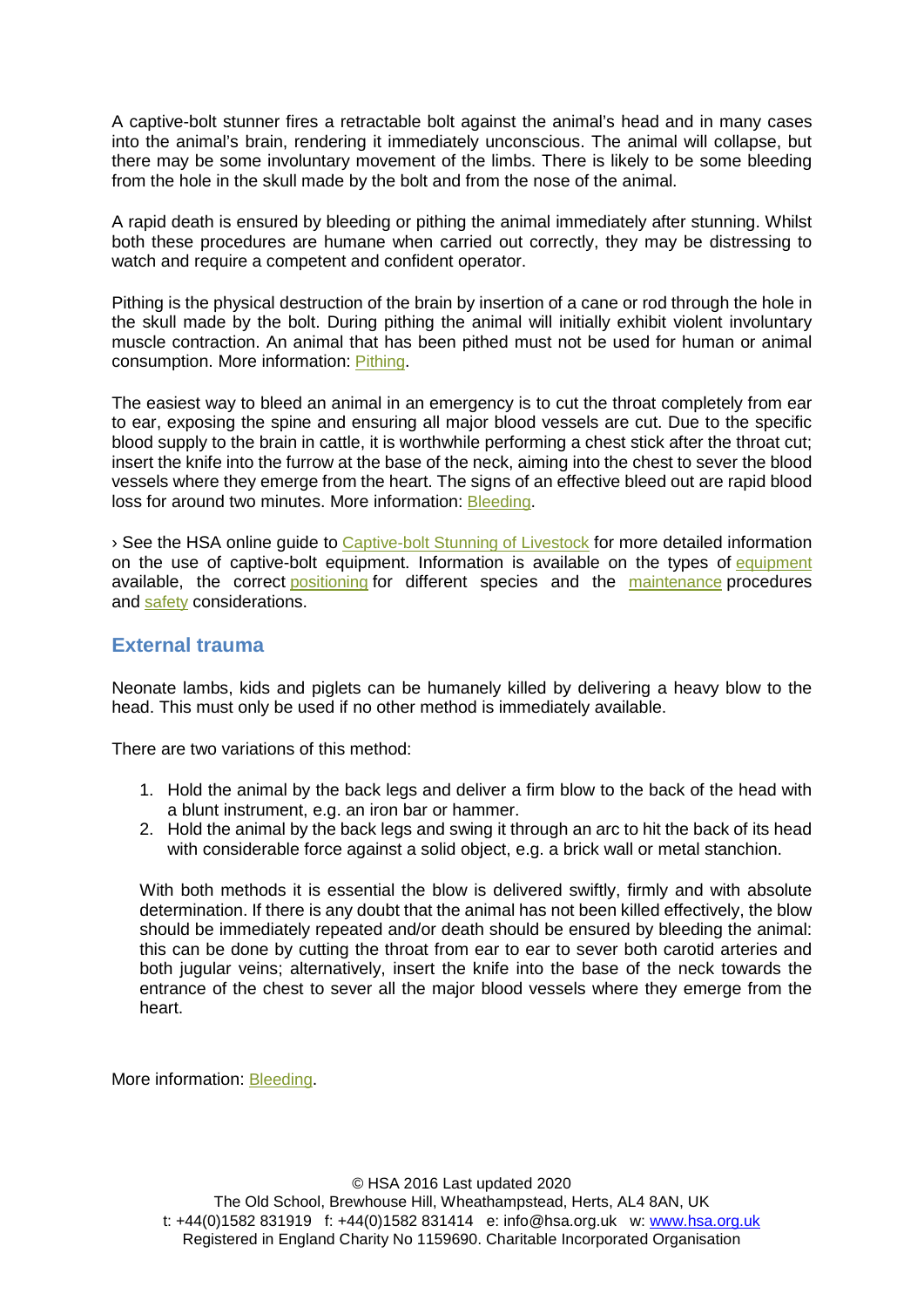# **Species recommendations**

Recommended emergency killing methods for each species are listed below. The choice of method will depend on the individual circumstances.

### **Cattle**

Cattle may be killed using captive-bolt stunning immediately followed by bleeding or pithing; shotguns; humane killers; rifles; or lethal injection.

#### **Deer**

Deer may be killed using captive-bolt stunning immediately followed by bleeding or pithing; shotguns; humane killers; rifles; or lethal injection.

#### **Goats**

Goats may be killed using captive-bolt stunning immediately followed by bleeding or pithing; shotguns; humane killers; rifles; or lethal injection.

#### **Horses**

Horses may be killed using captive-bolt stunning immediately followed by bleeding or pithing; shotguns; humane killers; rifles; or lethal injection.

#### **Infant lambs, kids and piglets**

Lambs, kids and piglets may be killed using captive-bolt stunning immediately followed by bleeding or pithing; or lethal injection. If no other method is immediately available, external trauma may be used, immediately followed by bleeding.

#### **Pigs**

Pigs may be killed using captive-bolt stunning immediately followed by bleeding or pithing; shotguns; humane killers; rifles; or lethal injection.

### **Poultry**

Poultry may be killed using captive-bolt stunning or electrical stunning immediately followed by bleeding or neck dislocation; or lethal injection. If no other method is immediately available, neck dislocation may be used without prior stunning.

#### **Sheep**

Sheep may be killed using captive-bolt stunning immediately followed by bleeding or pithing; shotguns; humane killers; rifles; or lethal injection.